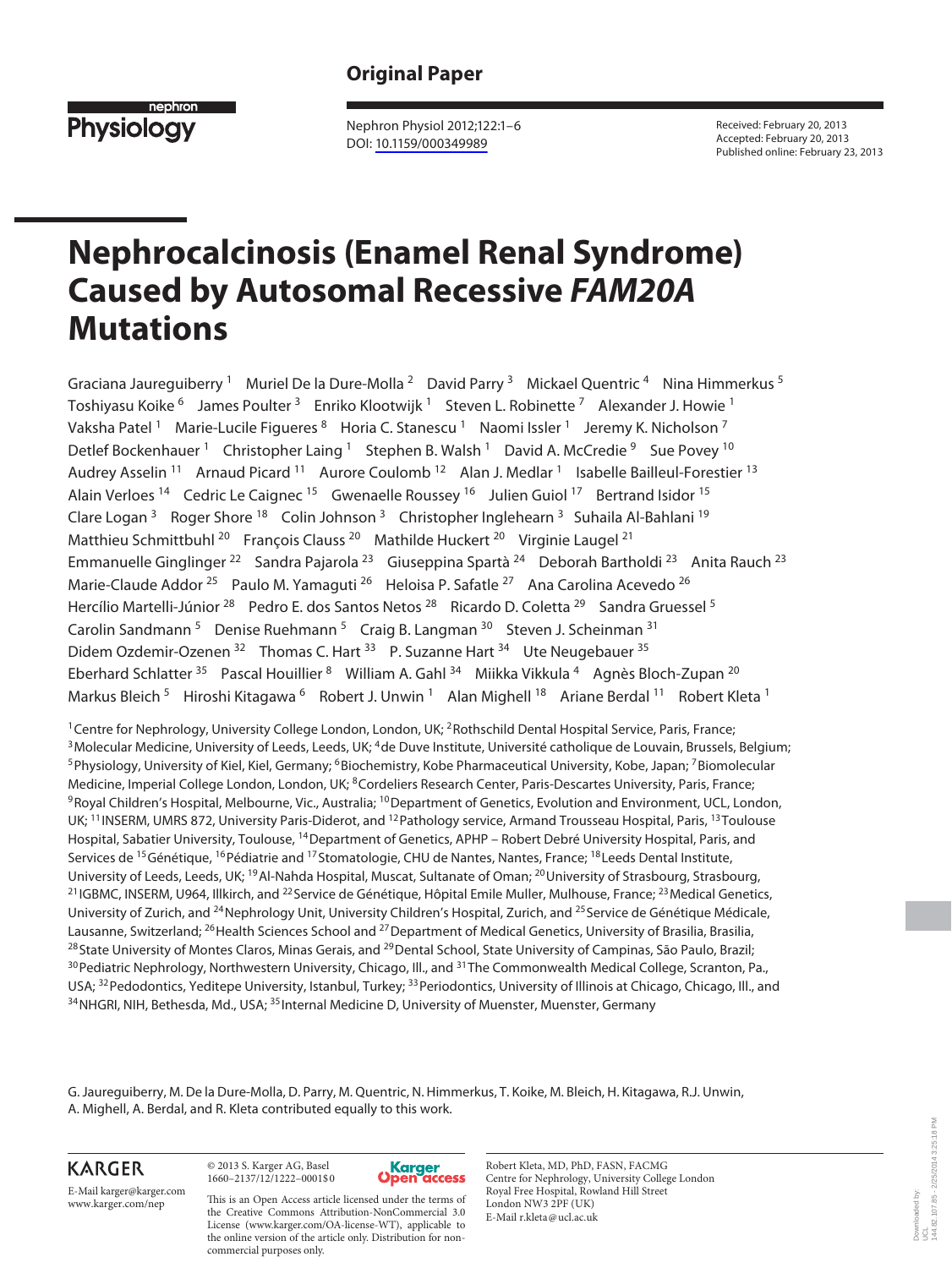#### **Key Words**

 Nephrolithiasis · Urolithiasis · Amelogenesis imperfecta · FAM20B · FAM20C

### **Abstract**

*Background/Aims:* Calcium homeostasis requires regulated cellular and interstitial systems interacting to modulate the activity and movement of this ion. Disruption of these systems in the kidney results in nephrocalcinosis and nephrolithiasis, important medical problems whose pathogenesis is incompletely understood. *Methods:* We investigated 25 patients from 16 families with unexplained nephrocalcinosis and characteristic dental defects (amelogenesis imperfecta, gingival hyperplasia, impaired tooth eruption). To identify the causative gene, we performed genome-wide linkage analysis, exome capture, next-generation sequencing, and Sanger sequencing. *Results:* All patients had biallelic FAM20A mutations segregating with the disease; 20 different mutations were identified. *Conclusions:* This autosomal recessive disorder, also known as enamel renal syndrome, of FAM20A causes nephrocalcinosis and amelogenesis imperfecta. We speculate that all individuals with biallelic FAM20A mutations will eventually show nephrocalcinosis. Copyright © 2013 S. Karger AG, Basel

#### **Introduction**

 Nephrocalcinosis (NC), diagnosed by radiographs, CT, or increased echogenicity on ultrasound, represents an important renal complication because it can accompany progressive deterioration of glomerular function or nephrolithiasis [1]. In some cases, NC provides a clue to an underlying genetic disorder such as hyperoxaluria or distal renal tubular acidosis with or without deafness [2, 3]. In other cases, NC is a side effect of chronic treatment with various drugs, including loop diuretics and vitamin D. In general, the pathogenesis of NC has not been adequately elucidated, although hypercalciuria appears to be a common finding.

 Often, rare genetic diseases reveal previously unrecognized mechanisms of action regarding physiology, cell biology, and metabolism. Here, we present genetic studies into a rare human disease of NC combined with amelogenesis imperfecta (AI), a disorder of abnormal enamel formation and impaired tooth eruption.

#### **Methods**

 Patients and families were identified in our rare disease renal tubular or dental/craniofacial reference centers and gave informed consent. This study was approved by the institutional review boards and ethics committees of the various centers. All patients had NC confirmed by either ultrasound, X-ray or CT, and all showed characteristic teeth findings with AI and delayed or missing tooth eruption.

 In short, multipoint parametric linkage analysis utilizing 2,000 highly polymorphic markers (DeCode, Iceland) across the whole genome in 4 informative families as well as homozygosity mapping for another consanguineous family was used to determine the locus linked to this trait, as published before [4, 5] . Next-generation sequencing using exome capture (Perkin Elmer, USA; Leeds Translational Genomics Unit, UK) was performed on 5 patients from 5 unrelated families; 4 were part of the linkage analysis. Subsequent data analysis was restricted to novel sequence variants within the linked region. The frequency of each variant was examined in >100 ethnically matched alleles available in public databases (1000 Genomes, release 12 – May 2012). Sanger sequencing was performed as described, and mutations were sequenced in family members for segregation analysis.

 In detail, genomic DNA was isolated from peripheral blood lymphocytes for all subjects using standard protocols. Genotypes from polymorphic markers for 4 families were generated by De-Code, Iceland. Analyses were carried out as published before with modifications [4]. In short, genotypes were examined using a multipoint parametric linkage analysis and haplotype reconstruction was performed via Allegro and Genehunter for an autosomal recessive model with complete penetrance, disease allele frequency of 0.001 (DeCode map with appropriate allele frequencies). The data were formatted using Mega2 (version 4.0) through Alohomora (version 0.30, Win32); non-informative markers were filtered out. Mendelian inconsistencies were checked using PedCheck (version 1.1); unlikely genotypes were identified and filtered using Merlin (version 1.1 alpha 3). The Allegro haplotype output files were visualized with Haplopainter. In addition and in parallel, whole-genome SNP microarray analysis was performed on genomic DNA for another consanguineous family by AROS Applied Technology; resulting data were analyzed using IBD finder software [5]. Whole-exome sequencing was performed using 3 μg of genomic DNA, which was sheared and ligated to Illumina adapters, according to Agilent's SureSelect Library Prep protocol. The sample was then size selected (200–300 bp) by agarose gel electrophoresis and enriched for 12 cycles, using PCR prior to hybridization to the SureSelect reagent for 24 h at 65°C. The library was denatured using NaOH and diluted to a concentration of 12 pM, of which 120 μl was hybridized onto a v5 single-read flow cell (Illumina, San Diego, Calif., USA). Samples were prepared for sequencing according to Illumina's standard amplification, linearization, blocking and primer hybridization protocols. The flow cell was then loaded onto an Illumina GAIIx and sequencing performed for 80 cycles after which the raw data were processed using the Illumina pipeline. The data (qseq) files generated were aligned to the human reference sequence (hg19/GRCh37) using Novoalign short-read alignment software (Novocraft Technologies, Selangor, Malaysia). Duplicate reads and reads mapping to multiple locations were excluded from any analysis. SAMtools and the Genome

Downloaded by: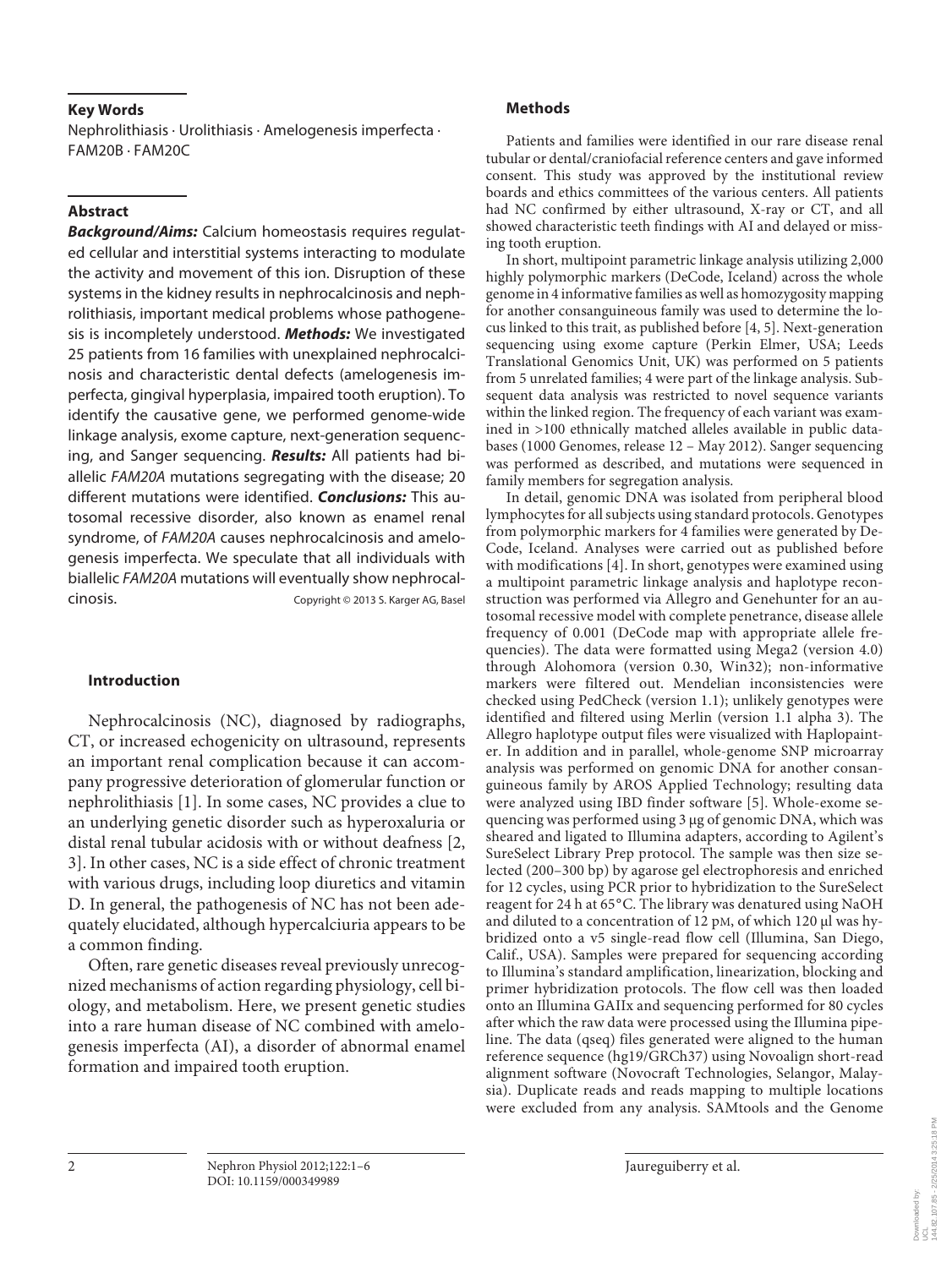| Family         | Age, years     | Gender                 | FAM20A mutations                                                                                                     |
|----------------|----------------|------------------------|----------------------------------------------------------------------------------------------------------------------|
| 1              | 21             | male                   | c.915-918delCTTT; p.F305fsX380                                                                                       |
| $\overline{2}$ | 27<br>31       | female<br>male         | IVS2+1G>A/c.913-914delTT; p.F305fsX378<br>IVS2+1G>A/c.913-914delTT; p.F305fsX378                                     |
| 3              | 23<br>25       | male<br>female         | IVS4+1G>C/c.1348-1349delTC; p.S450fsX469<br>IVS4+1G>C/c.1348-1349delTC; p.S450fsX469                                 |
| $\overline{4}$ | 59<br>64       | male<br>female         | c.1475-1482dupAACCCCAC; p.L495fsX509<br>c.1475-1482dupAACCCCAC; p.L495fsX509                                         |
| 5              | 12             | female                 | c.406C>T; p.R136X                                                                                                    |
| 6              | 20             | male                   | c.34-35delCT; p.L12fsX78                                                                                             |
| 7              | 16<br>22       | female<br>male         | c.1513delA; p.I505fsX506<br>c.1513delA; p.I505fsX506                                                                 |
| 8              | 20             | male                   | c.1432C>T; p.R478X                                                                                                   |
| 9              | 13             | male                   | c.518T>G; p.L173R                                                                                                    |
| 10             | 29             | female                 | c.727C>T/c.1228-1229delGA; p.R243X/p.D410fsX414                                                                      |
| 11             | 19<br>20       | female<br>male         | c.217C>T/c.727C>T; p.R73X/p.R243X<br>c.217C>T/c.727C>T; p.R73X/p.R243X                                               |
| 12             | 18             | female                 | c.1369A>T; p.K457X                                                                                                   |
| 13             | 14<br>16       | female<br>male         | c.755-757delTCT/c.641-719del79bp; p.F252del/p.I214fsX259<br>c.755-757delTCT/c.641-719del79bp; p.F252del/p.I214fsX259 |
| 14             | 21             | female                 | $IVS5+2T>G$                                                                                                          |
| 15             | 24<br>31<br>37 | male<br>male<br>female | c.907-908delAG; p.S303fsX378<br>c.907-908delAG; p.S303fsX378<br>c.907-908delAG; p.S303fsX378                         |
| 16             | 17<br>18       | female<br>female       | c.34-35delCT/c.612delC; p.L12fsX78/p.A204fsX215<br>c.34-35delCT/c.612delC; p.L12fsX78/p.A204fsX215                   |

**Table 1.** *FAM20A* mutations in patients with NC and AI

 Mutations are described on the cDNA and predicted protein levels. Listing of one allele indicates homozygosity; two alleles indicate compound heterozygosity. Every patient had biallelic mutations involving insertions, deletions, essential splice sites, missense changes or nonsense changes.

Analysis Toolkit were used to further process the alignment files for variant calling [6, 7].

 For confirmation of variants detected by exome capture/nextgeneration sequencing and for mutation detection in additional cases, we amplified all coding exons and exon-intron boundaries of *FAM20A* using standard PCR methodology with intronic (genomic) primers. PCR products were separated on 1% agarose gels with ethidium bromide using electrophoresis and visualized under UV light. Specific bands were cut and DNA was isolated and purified using standard procedures. Bi-directional sequencing of all exons and exon-intron boundaries were performed using a Beckman Coulter CEQ8000 or an Applied Biosystems 3130xl capillary sequencer per the manufacturer's protocol. Sequencing data was analyzed and compared with the published reference sequence for *FAM20A* (NG\_029809, April 2012, NCBI build 37.3).

#### **Results**

 We ascertained 25 patients (12 males, 13 females; age 12–64) in 16 families with NC and characteristic dental findings, i.e., the triad of AI, gingival thickening and impairment of tooth eruption (table 1). The diagnosis of NC was made predominantly by nephrologists based upon characteristic imaging findings. Generalized hypoplastic AI was evident from eruption of the deciduous teeth early in childhood with subsequent impaired eruption of the permanent teeth and development of gingival enlargement. Clinical details of some patients have been published [8– 11] . None of the parents or offspring of our patients had AI.

 From the 16 families with this disorder, we selected four informative families (fig. 1A) for whole-genome

Downloaded by: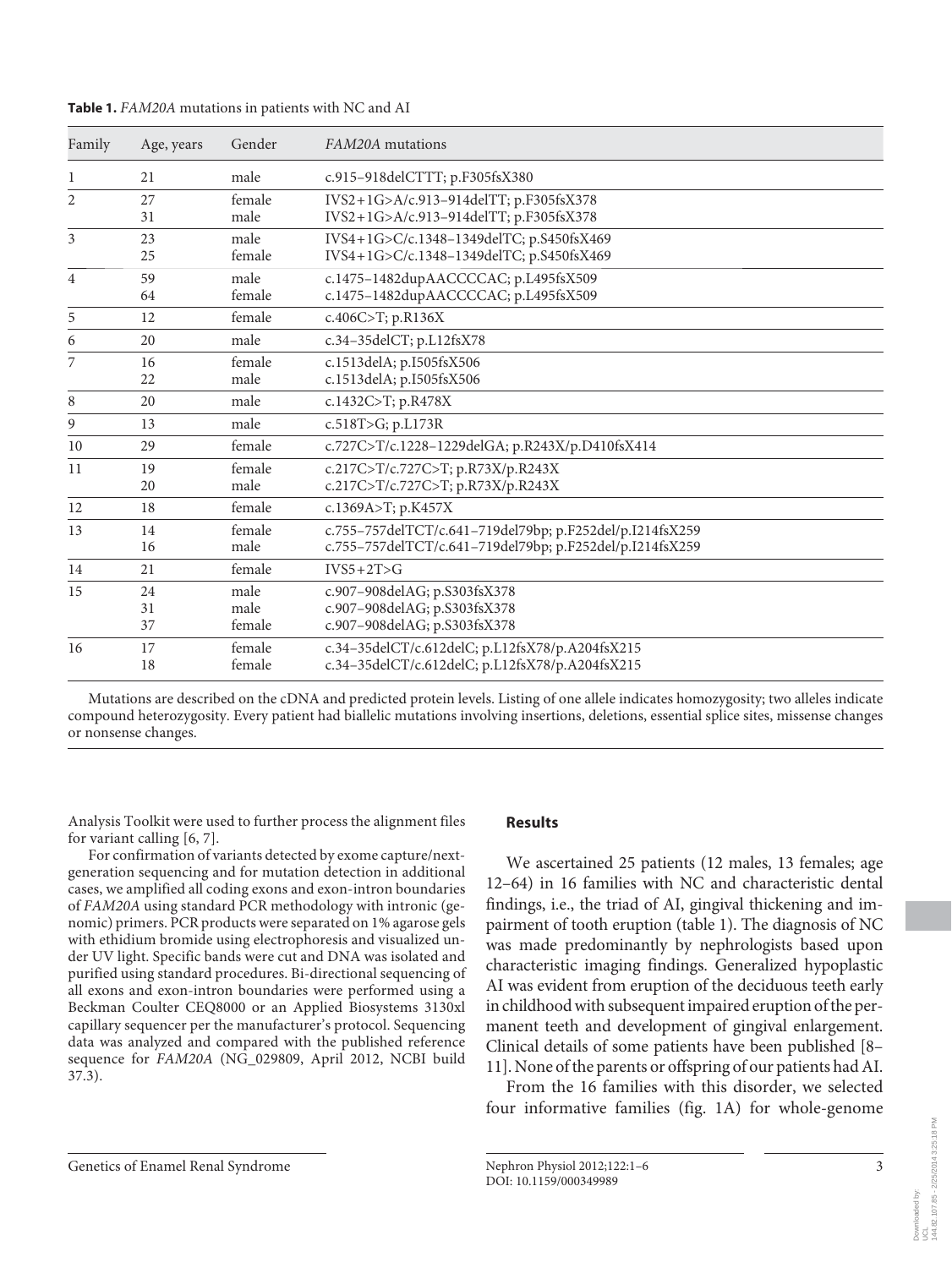

**Fig. 1. A** Pedigrees used for multipoint parametric linkage analysis. Black symbols indicate affected, white unaffected, squares males and circles females. **B** LOD score analysis for chromosome 17. Note the single significant peak at 17q24.

parametric multipoint linkage studies. Using dense (2 cM) polymorphic markers, we identified a single linked locus on chromosome 17q24 with a LOD score of 3.1 (fig. 1B). Haplotype reconstruction placed the locus between flanking markers D17S1821 (97.3 cM) and D17S1797 (106.2 cM), a region of 5.3 million bases containing 41 annotated genes (NCBI build 37.3, October 2011). Independently, homozygosity mapping identified the same locus in another consanguineous family (data not shown).

 To identify the disease-causing gene, we performed massive parallel sequencing using exome capture on 5 unrelated patients. Using an autosomal recessive model, limiting our analysis to the linked region, and filtering variants to eliminate common polymorphisms, we found homozygous or compound heterozygous mutations in all 5 patients in only one gene, *FAM20A* . A total of 20 different mutations (deletions, insertions, and splice site, missense and nonsense mutations) were identified in the homozygous or compound heterozygous state, confirmed by Sanger sequencing, and demonstrated to segregate with the disorder in our 16 families (table 1). *FAM20A* (cDNA 1,626 bp, protein 541 amino acids, 11 coding exons) is a member of a family of kinase-encoding genes that includes *FAM20B* and *FAM20C* .

Downloaded by:<br>UCL<br>144.82.107.85 - 2/25/2014 3:25:18 PM 144.82.107.85 - 2/25/2014 3:25:18 PM

Downloaded by: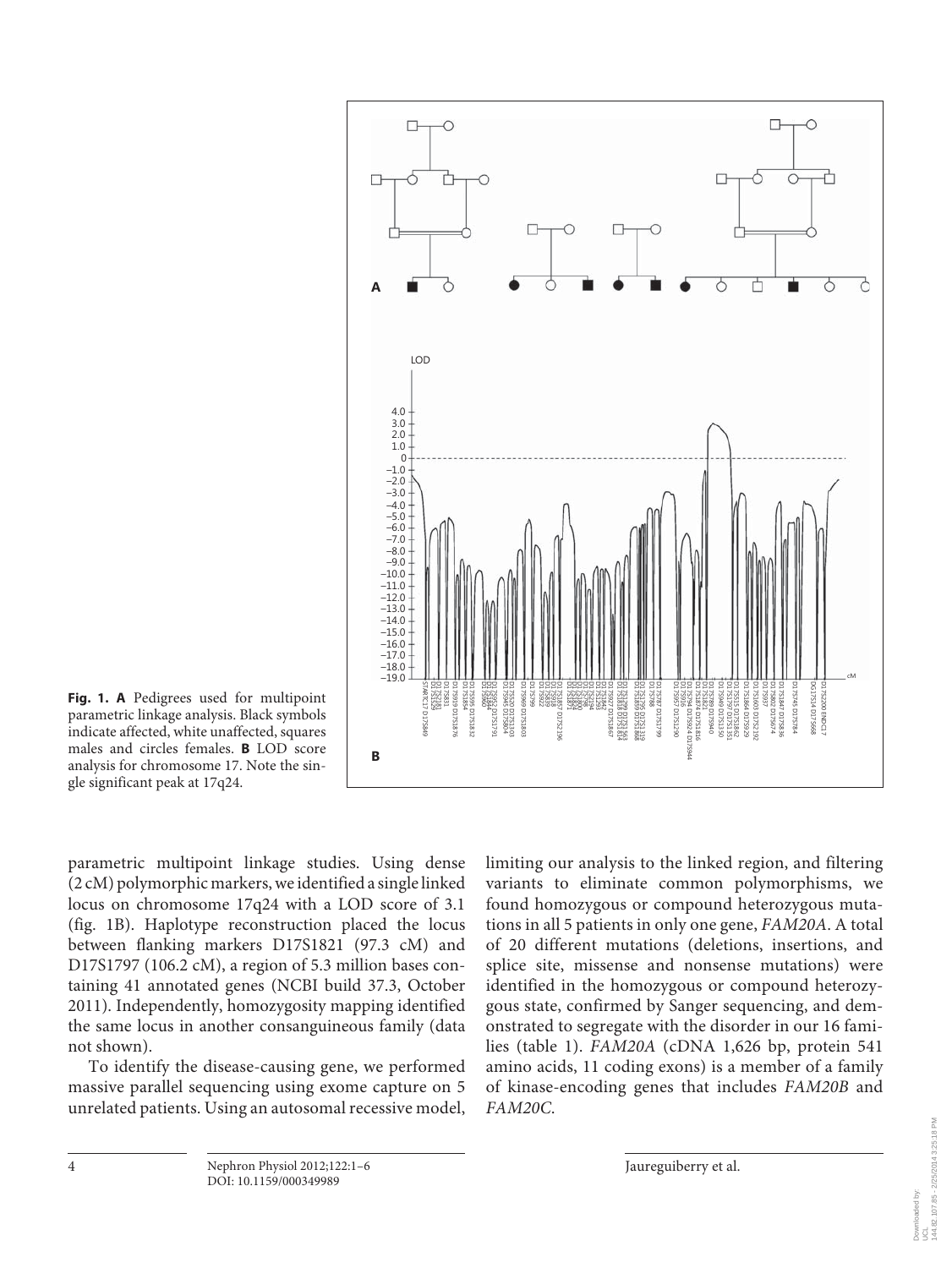#### **Discussion**

 Calcium plays many critical roles in human physiology, serving as an intracellular messenger, an extracellular neuromuscular excitatory ion, and a structural component of bone and teeth. For example, tooth enamel (calcium hydroxyapatite) is the hardest human tissue and can function into old age, despite being the only mineralized tissue with no capacity for cellular repair. Hence, the temporo-spatial concentration of calcium must be exquisitely regulated in different compartments, bound to albumin within the circulation, sequestered by calbindin within cells, including teeth [12], and excreted under tight control by the kidney [13] . Within the vasculature, calcium availability is closely modulated by an intricate interplay between bones and regulatory hormones that involves positive and negative feedback mechanisms (e.g., vitamin D, PTH, calcitonin) [14, 15] . Consequences of dysregulated calcium homeostasis include nephrolithiasis and NC, i.e., precipitation of calcium in the urinary collecting system and renal interstitium, respectively.

 The processes that normally maintain calcium balance in renal tissues can be delineated by studying genetic disorders involving NC. A prime example lies in an autosomal recessive disorder of NC combined with AI. Linkage analysis and focused exome sequencing performed on affected families identified the causative gene as *FAM20A* , previously associated only with a disorder of AI [16, 17] .

 Previous causes of NC have involved epithelial and paracellular disturbances in calcium transport, predominantly caused by mutations in calcium-specific channels and proteins [18–20]. These systems either reabsorb filtered calcium from the filtrate (urine) across the renal tubular cell or release calcium from the tubular cell into the interstitial compartment. When they malfunction, increased urinary calcium precipitates within the renal tubule (leading to nephrolithiasis and urolithiasis) or within the interstitium (leading to NC); this is invariably accompanied by hypercalciuria.

 Our 25 patients exhibited NC and AI, but ascertainment of other patients with biallelic *FAM20A* mutations will expand the phenotype and define the entire spectrum of this rare disease. Also, two different *Fam20a* knock-out mouse models exhibited different findings; in one, no kidney findings were reported, whereas the other showed arterial calcification without NC [21, 22]. The patients previously reported with *FAM20A* mutations and AI may also prove to have NC.

#### **Conclusions**

 Our findings have implications for diagnosis and treatment. FAM20A is a locally secreted protein with low abundance in saliva [23] and blood [24] , suggesting that replacement therapy could provide an option for a treatment or prophylaxis.

#### **Acknowledgements**

 The authors thank all participating patients and families. We dedicate this work to the late Professor Oliver Wrong, who remained actively involved in these studies from their inception in the 1990s until his passing in February 2012, and whom we miss dearly. Funding for this study was kindly provided by the David and Elaine Potter Charitable Foundation (to R.K.), St Peter's Trust for Kidney, Bladder and Prostate Research (to D. Bockenhauer, R.J.U., R.K.), Kids Kidney Research (to D. Bockenhauer, R.K.), the Oxalosis & Hyperoxaluria Foundation (to R.K.), the European Union, FP7 EURenOMICS grant agreement No. 305608 (to D. Bockenhauer, R.J.U., R.K.), the Intramural Research Program of the National Human Genome Research Institute (to W.A.G.), the MEXT-Supported Program for the Strategic Research Foundation at Private Universities, 2012–2016 (to H.K.), the Wellcome Trust (to A.M., C.I.), the Sir Jules Thorn Charitable Trust (to C.J., C.I.), the University of Strasbourg (to A.B.-Z.), the French Ministry of Health National Program for Clinical Research (to A.B.-Z.), the Hôpitaux Universitaires de Strasbourg (to A.B.-Z.), the Institut Français pour la Recherche Odontologique (IFRO) (to A.B.-Z.), INSERM (to M.Q., A.B.), the Paris-Descartes University (to M.Q.), the French Ministry of Health and APHP Rothschild Hospital (to M.D.M.), the Paris-Diderot University (to M.D.M., A.A., A.B.), the F.R.S.-FNRS (Fonds de la Recherche Scientifique) (to M.V.), the Minas Gerais State Research Foundation (FAPEMIG) (to H.M.-J.), CAPES Brazil (to A.C.A.), and Deutsche Forschungsgemeinschaft (Ci 107/4-2) (to E.S.).

- **References 1** Evan AP, Unwin RJ, Williams JC Jr: Renal stone disease: a commentary on the nature and significance of randall's plaque. Nephron Physiol 2011;119:p49–p53.
	- <sup>2</sup> Kleta R, Bockenhauer D: Bartter syndromes and other salt-losing tubulopathies. Nephron Physiol 2006;104:p73–p80.
- 3 Vivante A, Lotan D, Pode-Shakked N, Landau D, Svec P, Nampoothiri S, Verma I, Abu-Libdeh A, Bockenhauer D, Dekel B, Anikster Y: Familial autosomal recessive renal tubular acidosis: importance of early diagnosis. Nephron Physiol 2011;119:p31–p39.